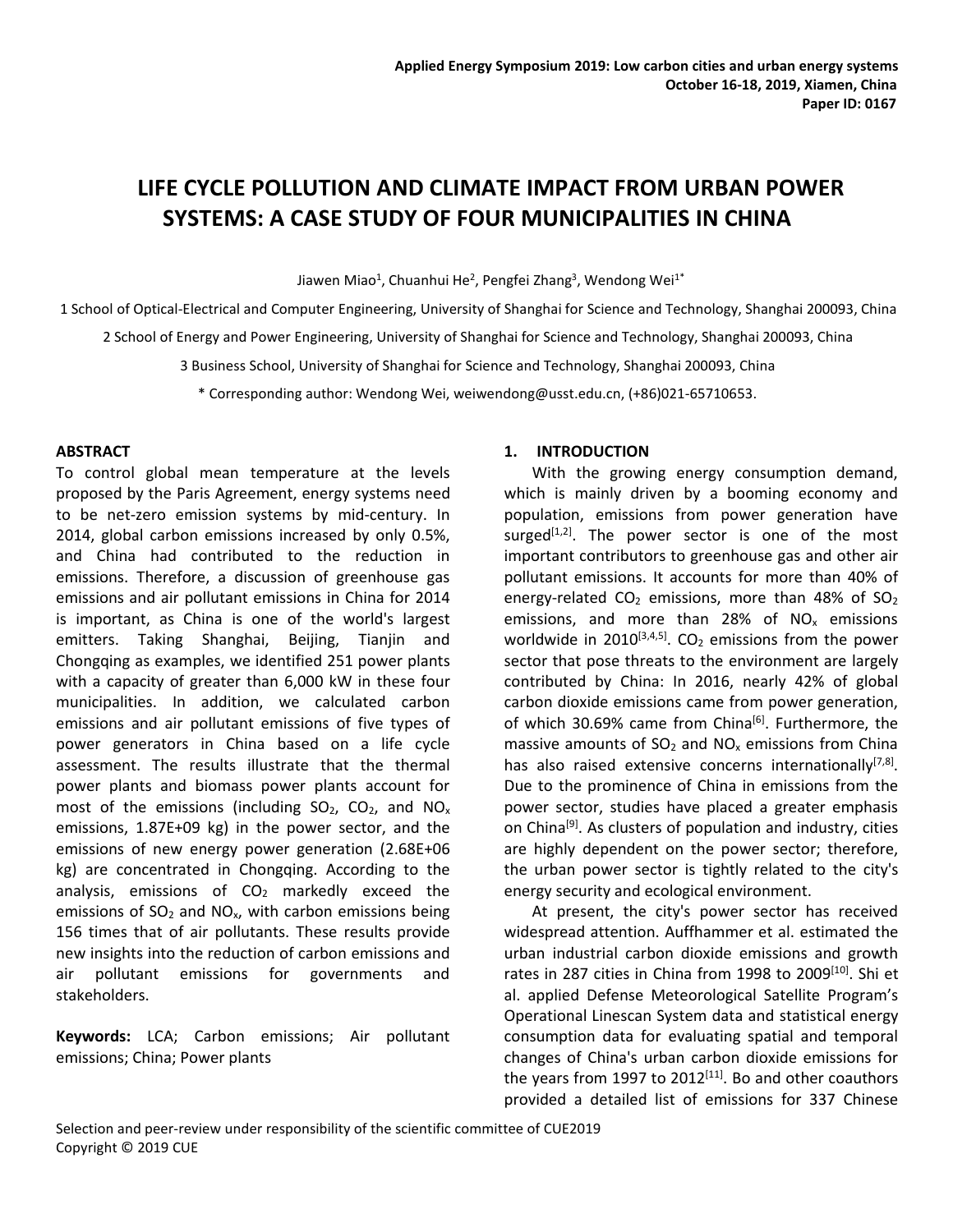cities (333 prefecture-level cities and Beijing, Tianjin, Shanghai, and Chongqing) in 2013<sup>[12]</sup>, and Guan et al. <br>mapped the carbon footprint of 13 cities in China by an  $2.1$  Data source. input-output model<sup>[13]</sup>. However, studies usually focus https://weidsion. on emissions at the urban level, and few researchers have studied emissions of each power plant in Chinese cities in detail up until now. In addition, previous studies have emphasized changes in carbon dioxide emissions at the urban level in China, with little attention being given to sulfur dioxide emissions and nitrogen oxide emissions, which are also important to the environment<sup>[14]</sup>. In addition, many studies only in rawicoal con concentrate on the impact of thermal power and do not address other types of power generation; however, in the next few decades, clean energy generation will account for a larger share in the power sector of the  $world^{[15,16,17]}.$ 

This paper focuses on different emissions including  $CO<sub>2</sub>$ , NO<sub>x</sub>, and SO<sub>2</sub> emissions from power plants in four municipalities in China in 2014. In this paper, five categories of power generation (thermal power, wind power, biomass, photovoltaics, and hydropower) were analyzed, and precise positions were determined by the latitudes and longitudes of 251 power plants in Shanghai, Chongqing, Beijing, and Tianjin operating in 2014 were determined. Meanwhile, through life cycle assessment (LCA) factors, the total emissions of  $CO<sub>2</sub>$ ,  $NO<sub>x</sub>$ , and  $SO<sub>2</sub>$  generated by different power generation categories in four municipalities in China in 2014 were analyzed. In addition, because of the uneven power generation in China and large regional differences, we also assessed the pollution situation in various regions and the distribution of power generation emissions; we then proposed emission reduction strategies for the different regions. The paper is conducive to energy conservation and emission reduction in the power sector, forming a sustainable urban energy system.



Fig 1 The framework of this study

## **2. DATA SOURCES AND METHODS**

## *2.1 Data sources*

We established a database of air pollutants in China using 251 power plants with a capacity greater than six kilowatts. This database contained categories of power plant, power generation capacity (kW), power generation (10,000 kWh), utilization hours (hours), plant power consumption rate (%), power generation standard coal consumption (g/kWh), power supply standard coal consumption (g/kWh), and the amount of raw coal consumed in power generation (ton). Part of the data came from the China Industrial Database<sup>[18]</sup>. In addition, locations of over two hundred power plants were accurately found by Google Earth and the Chinese corporate credit network. Figure 2 shows the geographical distribution and power generation types of power plants operating in Shanghai, Chongqing, Beijing and Tianjin in 2014, which in turn consist of 251 generating units with a combined installed capacity of 60.24 GW. Chongqing owned the largest number of power plants with a capacity of over 6,000 MW, specifically referring to 129 power plants. In the contrast, Beijing had the smallest number of power plants, of which 67.9% where coal-fired power plants.

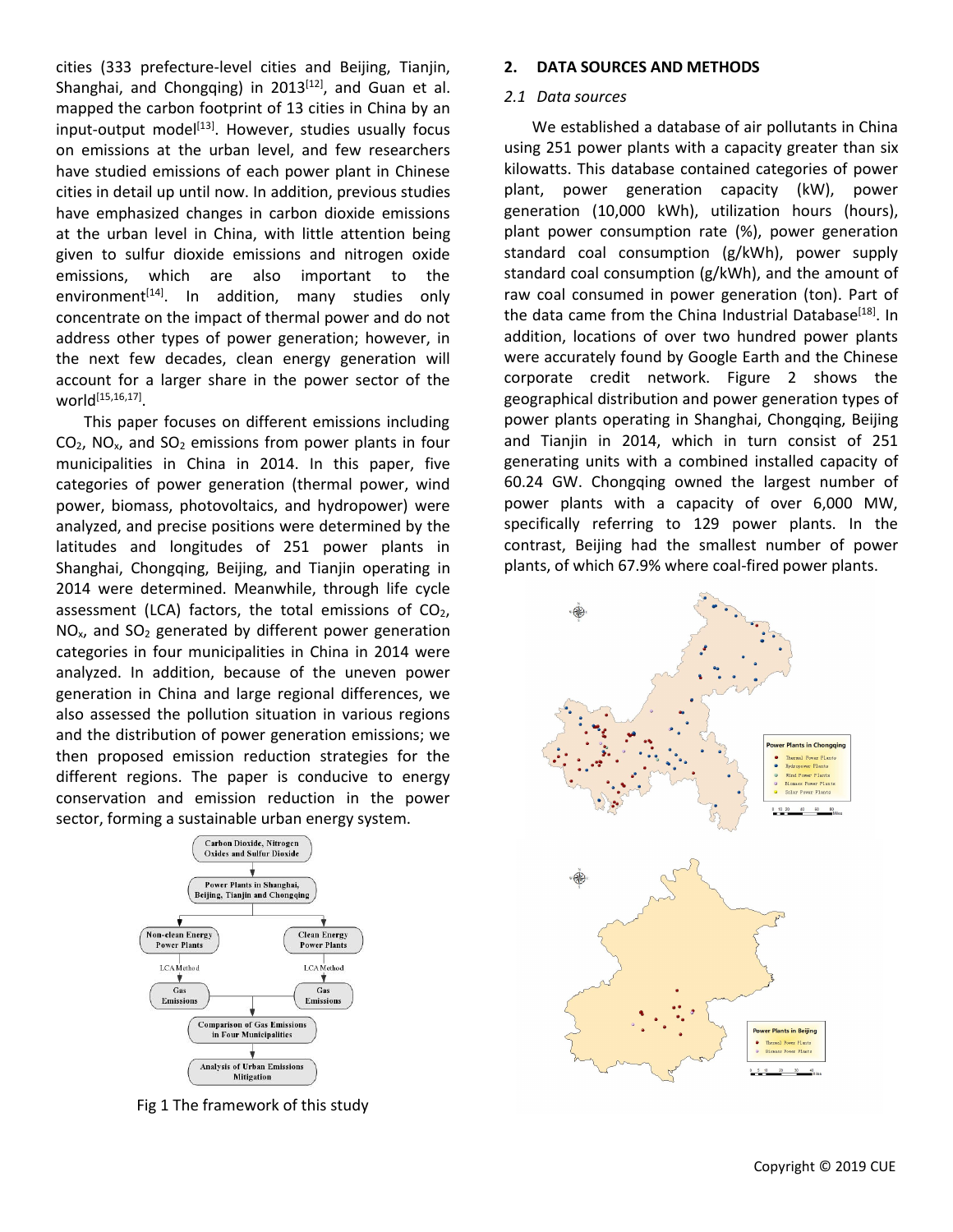

Fig 2 Distribution of 251 power plants in Shanghai, Tianjin, Chongqing, and Beijing.

#### *2.2 Unit-based CO2, NOx, and SO<sup>2</sup> emission estimation*

CO<sup>2</sup> has been recognized as a representative greenhouse gas, whereas  $NO<sub>x</sub>$  and  $SO<sub>2</sub>$  contribute more to acidification and eutrophication. Therefore, researchers decided to study the emissions of these three gases. To calculate emissions for each category in each province, we introduced the life cycle assessment factor calculation. The method calculates the amount of gas emitted during the entire power generation cycle, from which the emission factor of the gas can be derived. The emission factors in this paper are derived<sup>[15]</sup>. This article counted more than one hundred entity enerated by Exa current LCA studies on power generation, where emission factors are universal and more representative of the 2014 emissions levels. Due to the difficulty of the methods used in each study, the various geographical situations of the studies, the degree of cleanliness of the power plant, etc., the emission factors of these gases when obtained by the different studies are not entirely the same but fall within a range. Table 1 shows the range of life cycle emission factors for electricity generation. For the convenience of calculation, the average value of the range of emission factor ranges was used in this paper. Then, the corresponding emission factors were multiplied by the annual power generation per power plant to measure the total emissions of a single power plant. The total emissions of each province were equal to the total emissions of all 3. power plants in the province, and the total emissions of China in 2014 were equal to the total emissions of the provinces.

Table 1 Life cycle emission factors for electricity generation from selected technologies.

| Energy |   | NΓ     |  |
|--------|---|--------|--|
| source | ๛ | $\sim$ |  |

| Electricity output $\left [ kg\,/\,MWh_{_{out}} \, \right ]$ |            |       |             |       |             |       |   |
|--------------------------------------------------------------|------------|-------|-------------|-------|-------------|-------|---|
|                                                              | Refer      | Aver  | Refere      | Aver  | Refere      | Aver  |   |
|                                                              | ence       | age   | nce         | age   | nce         | age   |   |
|                                                              | range      | value | range       | value | range       | value |   |
| Hard                                                         | 660-1      | 855   | $0.3 - 3.9$ | 2.1   | $0.03 - 6.$ | 3.37  |   |
| coal                                                         | 050        |       |             |       |             |       |   |
| <b>Biomass</b>                                               | $8.5 - 13$ | 69.2  | $0.08-1.$   | 0.89  | $0.03 - 0.$ | 0.48  |   |
|                                                              | 0          | 5     |             |       | 94          | 5     |   |
| Hydropo                                                      | $2 - 20$   | 11    | $0.004 -$   | 0.03  | $0.001 -$   | 0.01  |   |
| wer                                                          |            |       | 0.06        | 2     | 0.03        | 55    |   |
| Solar                                                        | 13-19      | 101.  | $0.15 - 0.$ | 0.27  | $0.12 - 0.$ | 0.20  |   |
| power                                                        | 0          | 5     | 4           | 5     | 29          | 5     |   |
| Wind                                                         | $3 - 41$   | 22    | $0.02 - 0.$ | 0.06  | $0.02 - 0.$ | 0.05  |   |
| power                                                        |            |       |             | 11    | 5           | 09    | 5 |

## *2.3 Monte Carlo uncertainty method*

When greenhouse gas emissions are calculated, evaluating and quantifying the uncertainties of the estimates are necessary. Uncertainty analyses help analysts and decision makers identify how accurate the estimations are and the likely range in which the true value of the emissions fall. The Monte Carlo approach involves the repeated simulation of samples within the probability density functions of the input data<sup>[19]</sup>. First, the normal distribution was used to fit both the activity level and the emission factor; thus, each of the 1000 numbers matching the distribution was randomly generated by Excel. The average of the respective 1000 numbers was obtained and then multiplied by the average of the 1000 random activity levels by the average of 1000 random emission factors to get 1000 average emissions. Then, the software EasyFit was used to simulate the distribution of the average emissions, with a 95% confidence interval to find the left (2.5) and right endpoint (97.5) values of the confidence interval. The confidence width was the difference between the left (2.5) and the right endpoint (97.5) values. After that, we used Formula (1) to obtain the uncertainty:

$$
uncertainty = \frac{0.5 \times a \times 100}{b}
$$
 (1)

where a represents the confidence interval width, and b is the estimated emission.

#### **3. RESULTS AND DISCUSSION**

#### 3.1 *Carbon Emissions and Air Pollutant Emissions*

In 2014, the total emissions of the four municipalities were 1.86E+09 kg  $CO<sub>2</sub>$ , 4.58E+06 kg NO<sub>x</sub>, and  $7.32E+06$  kg  $SO<sub>2</sub>$  in 2014. We found that most of the air pollutant emissions and carbon emissions are generated by thermal power generating units. For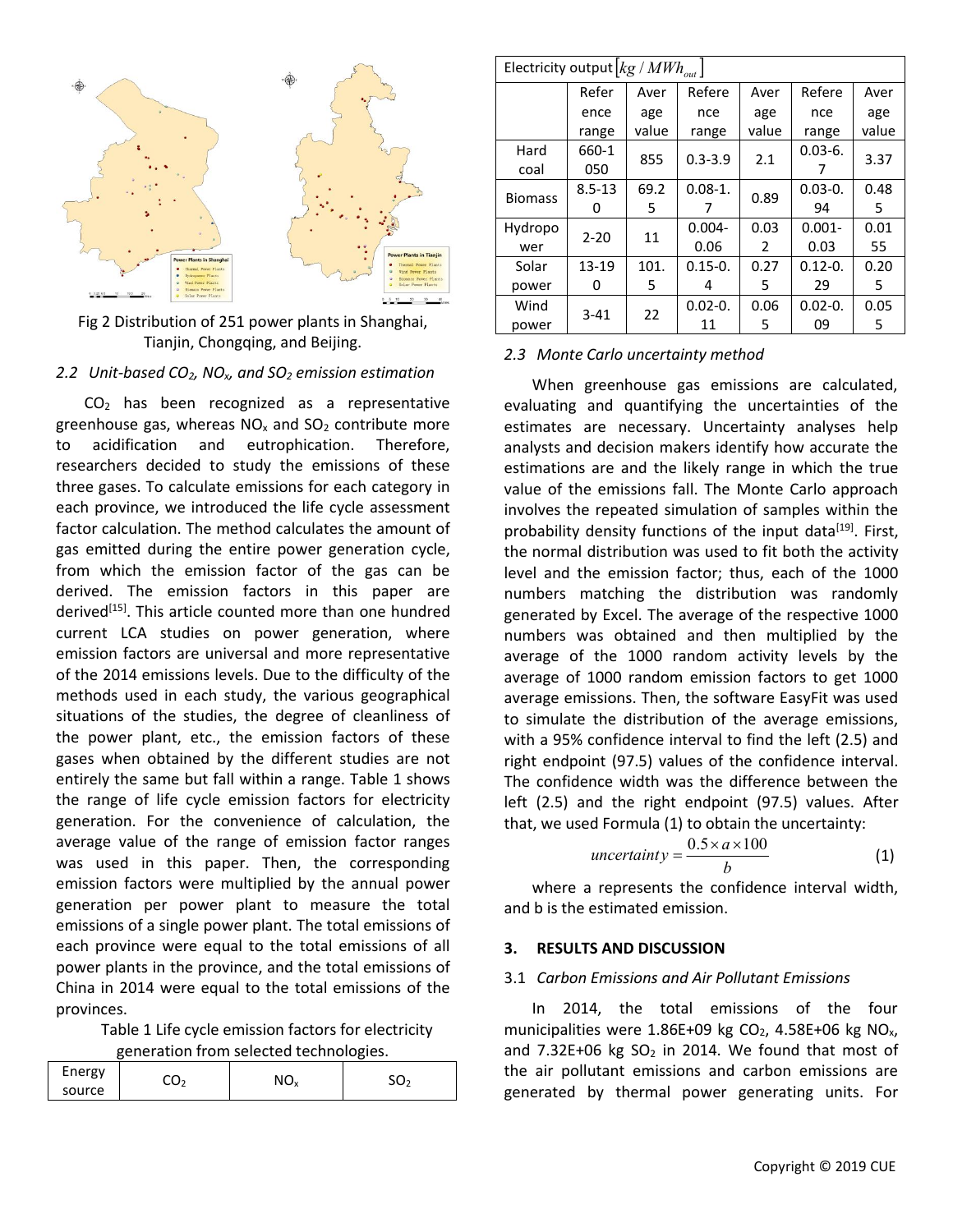example, nearly 99% of China's primary emissions from the coal-fired power plants were produced by89% of their total capacity.

Shanghai was responsible for the highest amount of power generation (8.07E+06 MW).  $CO<sub>2</sub>$ , NO<sub>x</sub>, and SO<sub>2</sub> emissions of the power sector in Shanghai were, respectively, 6.77E+08 kg, 1.67E+06 kg, and 2.66E+06 kg, which were the highest among the four cities in 2014. Therefore, power generation in Shanghai leads to huge emissions. In the face of such a grim situation, the Shanghai Municipal Government actively adopted various policies to save energy and reduce emissions<sup>[20]</sup>. According to relevant data, the emissions of pollutant gases decreased from 2015 to 2018. The declines in the rates of nitrogen oxide emissions and sulfur dioxide emissions over the four years, sequentially, were 1%, 5%, 4%, and 4%. Apart from the thermal power, emissions of wind power, biomass, photovoltaics and hydropower were also the highest compared with other cities. In the sector of nonfossil fuel emissions, Shanghai was the only city possessing all four kinds of renewable power generation. Shanghai accounted for 62% of the total emissions from wind power stations of the four cities. Wind power stations required an annual average wind speed of 5.8 m/sec or more, an average spacing of each machine, a good grid connection condition, and a distance of more than 300 m from a residential area.<br>Therefore, the coastal location, which has wind as a resource enables Shanghai to develop more wind power than any other alternative energy.

Following Shanghai, Tianjin had the second highest emissions. It released 5.15E+08 kg carbon emissions and 3.30+06 kg air pollutant emissions, including  $SO<sub>2</sub>$  and  $NO<sub>x</sub>$  emissions. The  $CO<sub>2</sub>$  exhausted by the thermal power plants in Tianjin, which accounted for 82% of all power plants, had a dominant position. Nearly 99% of the power generated in 2014 was from thermal power plants, which were responsible for main emissions. Tianin, which was one of the two cities that owned photovoltaic power stations in 2014, had the highest number of photovoltaic power stations. These power stations were named the Xinyi Glass Photovoltaic Power Generation and Sino-Singapore Eco-City Photovoltaic Power Generation.

In spite of the 123 power plants in Chongqing, this city had relatively lower emissions of 3.69E+08 kg  $CO<sub>2</sub>$ , 9.13E+05 kg  $NO<sub>x</sub>$ , and 1.45E+06 kg  $SO<sub>2</sub>$ . Because of the abundant hydropower resources and policy support in Chongqing, 66 hydropower plants were operating there in 2014. They generated 2.03E+08 kWh of electricity, accounting for 31.7% of the total power generation, and exhausted 2.24E+06 kg  $CO<sub>2</sub>$ , 6.51E+03 kg NO<sub>x</sub>, and  $3.15E+03$  kg  $SO<sub>2</sub>$ . In addition, except for one hydropower station operating in Shanghai, the other two municipalities did not have any hydropower stations operating in 2014. Furthermore, the performance of biomass generation was conspicuous with annual electricity of 68,829 mw. The thriving renewable power generation resulted in lower emissions and guaranteed the electricity need.

<sup>[20]</sup>. among the four municipalities, exhausting 2.98E+08 kg Beijing was the city with the lowest emissions  $CO<sub>2</sub>$ , 7.36E+05 kg NO<sub>x</sub>, and 1.18E+06 kg SO<sub>2</sub>. Fifteen thermal power plants accounted for 99.83% of the total carbon emissions, and the remaining 0.17% of the carbon emissions came from two biomass power plants. Beijing, like Shanghai, is a modern city dominated by thermal power generation. The reason for the huge difference in emissions between the two is the small number of power plants and the lower power generation (3.53E+10 kWh) in Beijing. Biomass power plants released 2.77E+05 kg carbon emissions and 5.50E+03 kg air pollutant emissions. The carbon emissions are insignificant relative to the total emissions for the four municipalities (1.87E+09 kg).

The total power generated by Shanghai ranked first in the four cities, whereas Beijing generated the least amount of power. The main function of Beijing is as the capital city of China, rather than for industrial purposes, so it resulted in the lowest annual power generated in 2014 [21]. Unlike Beijing, Shanghai which holds many industrial parks, especially for energy, is the largest metropolitan city in China and is seeking more opportunities to prosper<sup>[22]</sup>. Hence, the speed of urbanization could be the reason for the emission discrepancy that exists between those two cities<sup>[23]</sup>. Compared with Shanghai, Beijing has performed poorly in the development of renewable energy. Beijing only owned two biopower plants, which accounted for merely 1% of Beijing's annual power generation, whereas Shanghai possessed many plants that used renewable energy. Reducing the emissions of power generation by shutting down thermal power plants is more effective than developing the renewable energy to replace them in the short term when the power is extra. Apart from this, the emissions from the industry will likely bring obstacles when the city begins to mitigate the carbon dioxide emissions<sup>[16]</sup>. Therefore, Shanghai will meet later challenges during the process of cutting emissions. Tianjin, with  $CO<sub>2</sub>$  emissions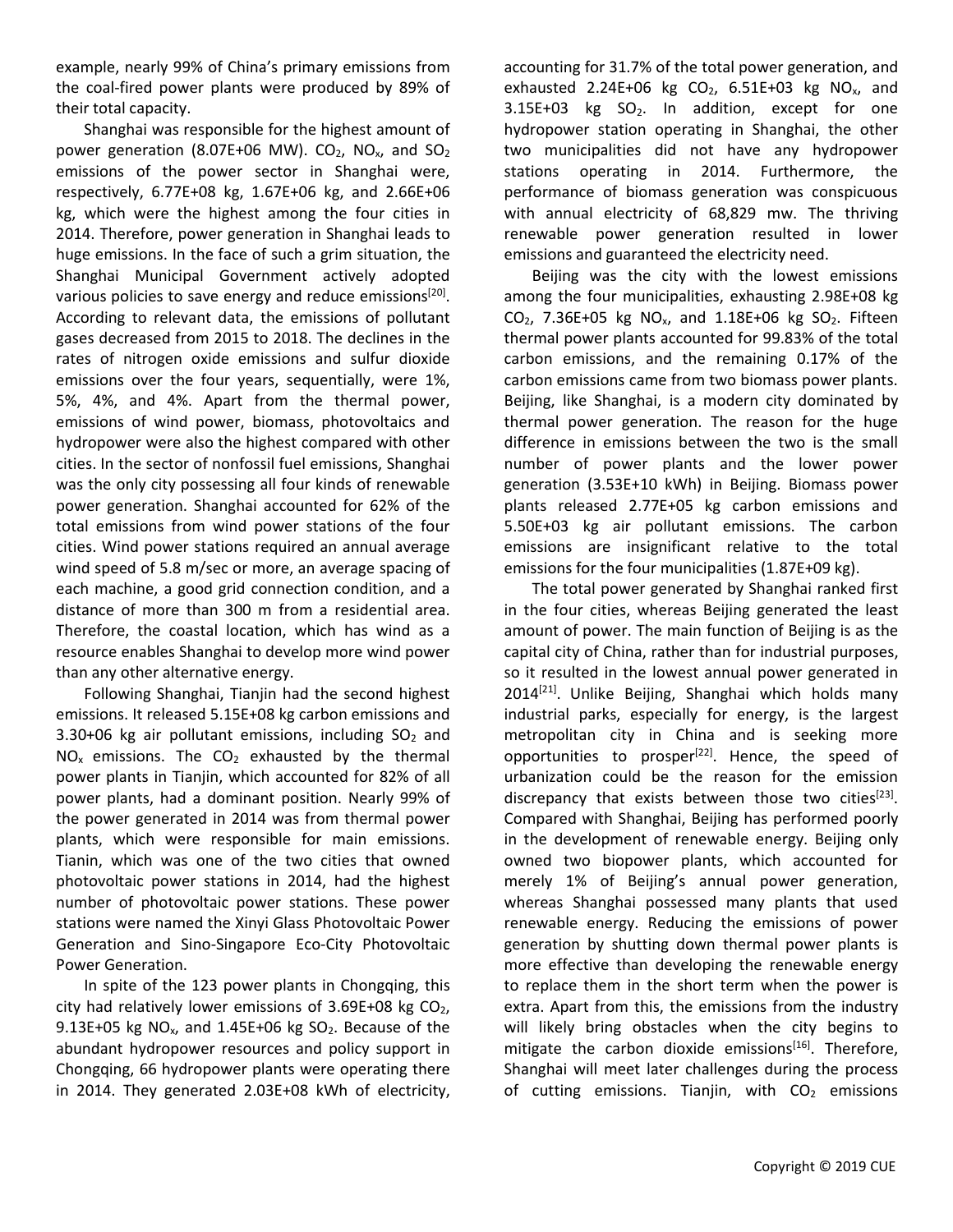1.64E+08 kg less than those of Shanghai, exhausted the second highest emissions of the four cities, followed by Chongqing. Nevertheless, in Chongqing, whose emissions were 71.7% of those in Tianjin, more power was generated. This greater production can be attributed to abundant hydropower resources<sup>[24]</sup>. Under the circumstances of the essential need to generate power, renewable energy should be the only solution to reduce the emissions.



# Fig 3 Carbon emissions and air pollutant emissions in Shanghai, Tianjin, Chongqing, and Beijing.

# *3.2 Uncertainty analysis and verification*

The Monte Carlo uncertainty analysis results for thermal power generation of all categories of emissions are shown in Table 2. Because of the limited sample of other kinds of the power generation, the Monte Carlo method is not suitable for them. Therefore, only the uncertainty of thermal power generation is analyzed. Table 2 shows that the uncertainty of all categories of emissions from thermal power generation is close to that of the other kinds of emissions, which may be explained by the activity level being the same during the study period. This finding might lead to the conclusion that the importance of the activity level outweighed the importance of the emission factor when calculating the uncertainty. The accuracy of the activity data crucially determined the certainty. The results shown illustrate that the total emissions estimated herein are reliable because the uncertainty was relatively small and acceptable. The accidental loss of a small group of activity data and the variation in the range of emission factors are responsible for the final uncertainty.

| <b>Emissions</b> | Confidence<br>interval | Average of<br>emissions<br>estimation | Uncertainty |
|------------------|------------------------|---------------------------------------|-------------|
| CO <sub>2</sub>  | $2.77E + 06$           | $1.33E + 07$                          | 10.44%      |
| NO <sub>x</sub>  | 7.79E+03               | $3.26E + 04$                          | 11.95%      |
| SO <sub>2</sub>  | $1.31E + 04$           | $5.22E + 04$                          | 12.53%      |

Table 2 Results of Monte Carlo Uncertainty Analysis

## **4. CONCLUSION**

This study builds a detailed database of power plants in China's four municipalities and analyze the uncertainty of the emissions releasing from power plants operating in 2014. The main conclusions are as follows:

(1) The characteristics of the locations of the power plants vary from one city to another. Power plants are highly centralized in Beijing and are mostly gathered in the North of Tianjin, whereas the power plants in Chongqing and Shanghai are evenly distributed.

(2) The emissions of thermal power plants take the lead in all sorts of power generation. The substitution and advanced cleaning technology of thermal power plants is essential. Regardless of the kind of power generation,  $CO<sub>2</sub>$  emissions are always far greater than the other emissions; however, the levels of  $NO<sub>x</sub>$  and  $SO<sub>2</sub>$ emissions show less of a difference.

(3) Applying the Monte Carlo method to analyze the uncertainty of thermal power plants verifies that